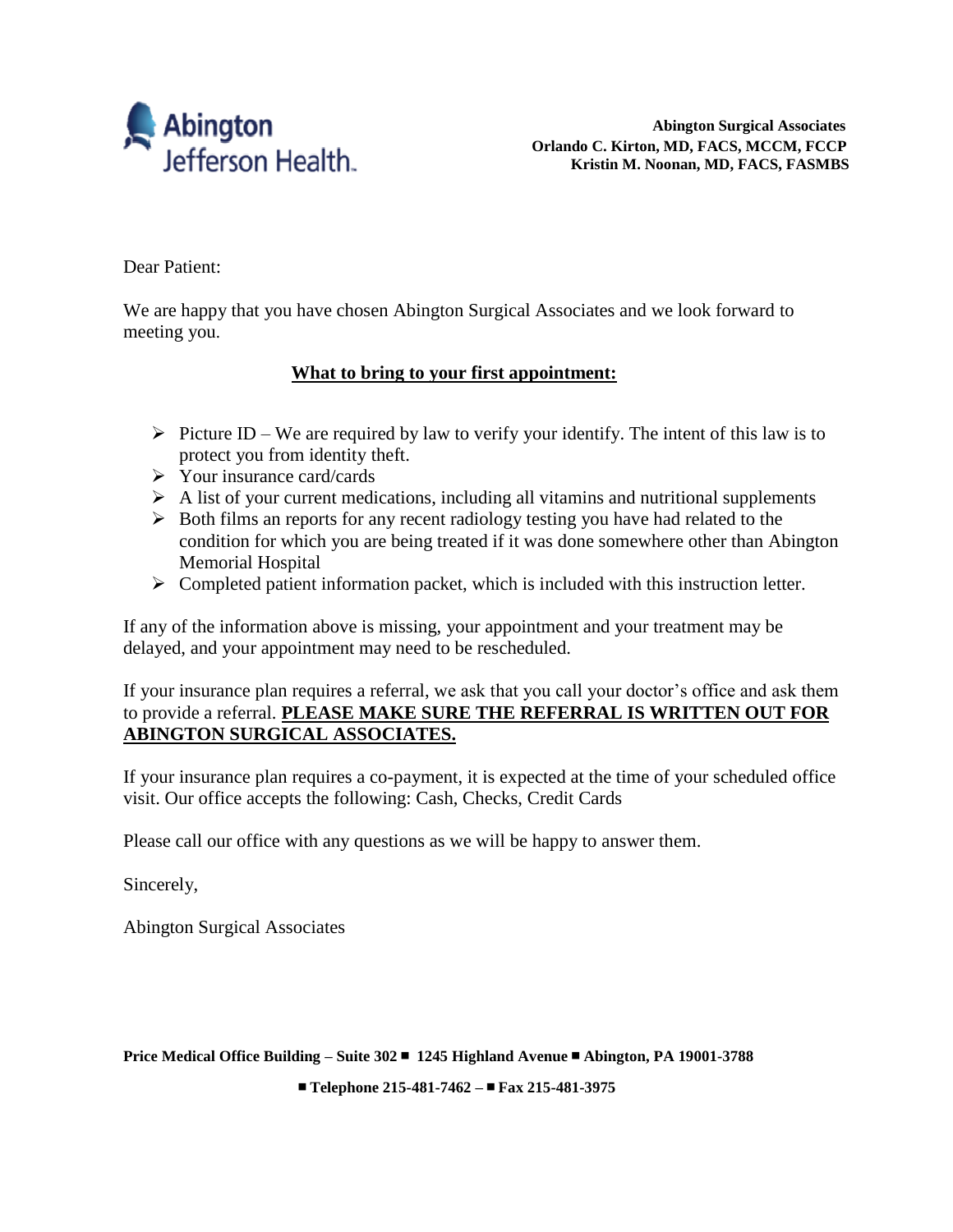

## **ABINGTON SURGICAL ASSOCIATES**

### **To your knowledge, do you have or have you had any of the following**

| <b>Respiratory (lung) issues</b>       | <b>Yes</b> | N <sub>0</sub> | <b>Hematology (Blood/Clotting) Issues</b>  | Yes | N <sub>0</sub> |
|----------------------------------------|------------|----------------|--------------------------------------------|-----|----------------|
| Recent cold, bronchitis, or pneumonia  |            |                | Anemia (low blood count)                   |     |                |
| Asthma or wheezing                     |            |                | Sickle cell or trait                       |     |                |
| Tuberculosis (TB)                      |            |                | Easy bruising or bleeding                  |     |                |
| Sleep apnea or snoring                 |            |                | <b>Blood</b> transfusion                   |     |                |
| Shortness of breath w/minimal exercise |            |                | Phlebitis/DVT/PE/blood clots               |     |                |
| Chronic cough                          |            |                | Hemophilia or Von Willebrand disease       |     |                |
| Other lung or blood issues (please)    |            |                |                                            |     |                |
| explain)                               |            |                |                                            |     |                |
|                                        |            |                |                                            |     |                |
| Cardiac (heart/circulation) issues     |            |                | <b>Gastrointestinal (digestion) issues</b> |     |                |
| Irregular heart beat/palpitations      |            |                | Liver disease/hepatitis/jaundice           |     |                |
| Mitral valve prolapse                  |            |                | Gallbladder/stones, or inflammation        |     |                |
| Heart murmur                           |            |                | Pancreatitis                               |     |                |
| Rheumatic fever                        |            |                | Chronic heartburn/reflux                   |     |                |
| High blood pressure                    |            |                | Barrett's esophagus                        |     |                |
| High cholesterol                       |            |                | Esophageal or stomach cancer               |     |                |
| Heart attack                           |            |                | GI bleed or ulcer                          |     |                |
| Heart failure                          |            |                | Hiatal hernia                              |     |                |
| Chest tightness/angina                 |            |                | Crohn's or irritable bowel disease (IBS)   |     |                |
| Poor circulation in your legs or feet  |            |                | Diverticulitis, diverticulosis             |     |                |
| Sores or ulcers that don't heal        |            |                | Rectal bleeding                            |     |                |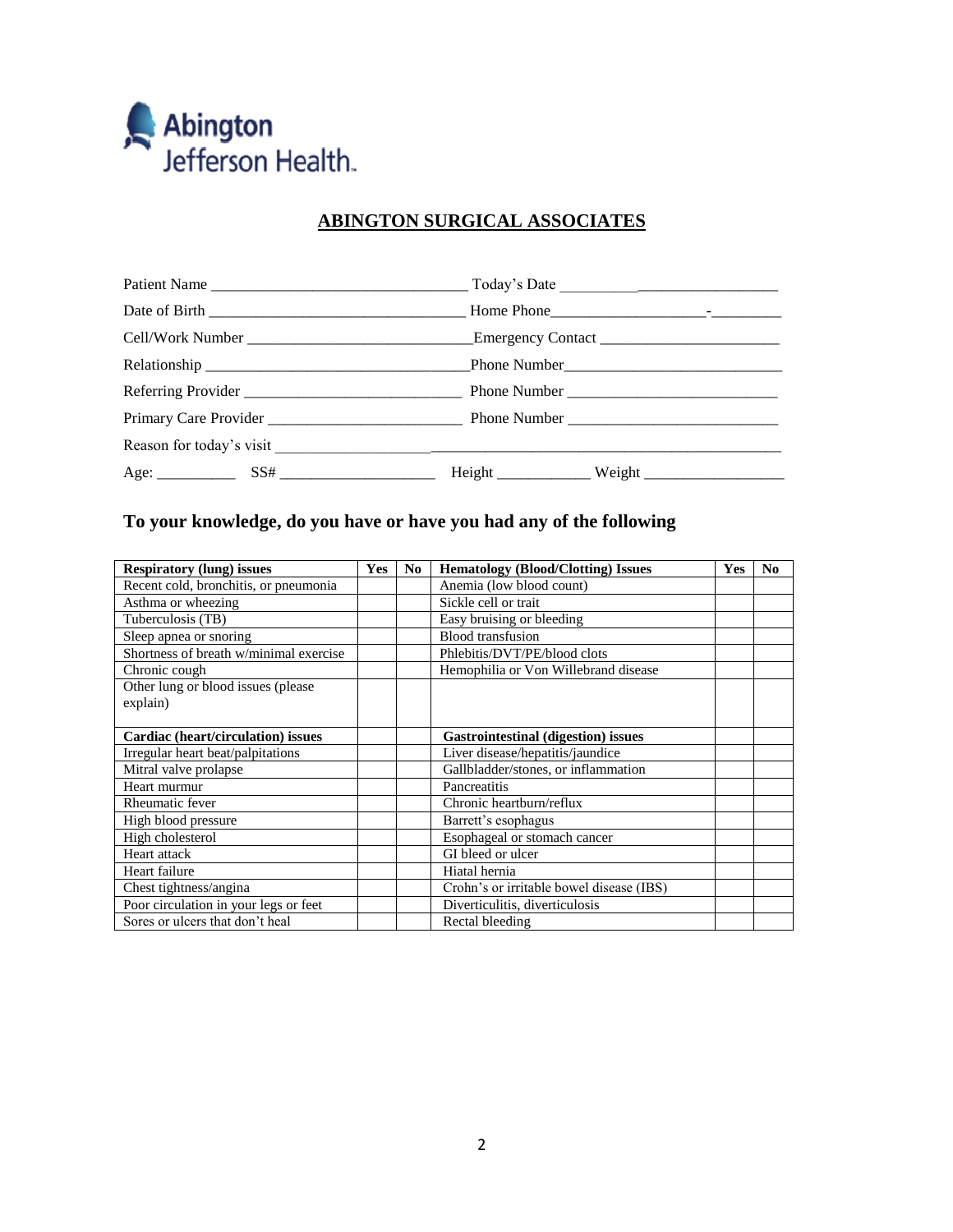Name: \_\_\_\_\_\_\_\_\_\_\_\_\_\_\_\_\_\_\_\_\_\_\_\_\_\_\_\_\_\_\_\_\_ DOB: \_\_\_\_\_\_\_\_\_\_\_\_\_\_\_\_\_\_\_\_\_\_\_\_

Other heart or digestion issues (please explain):

| <b>Neurologic Issues</b>               | <b>Yes</b> | N <sub>0</sub> | <b>Endocrine (Hormone) Issues</b>     | Yes | N <sub>0</sub> |
|----------------------------------------|------------|----------------|---------------------------------------|-----|----------------|
| Stroke/TIA/mini stroke                 |            |                | Thyroid disorders                     |     |                |
| Multiple Sclerosis or Polio            |            |                | <b>Diabetes</b>                       |     |                |
| Weakness or paralysis (temp or perm)   |            |                | Polycystic ovary syndrome (PCOS)      |     |                |
| Head injury                            |            |                | Adrenal disorder                      |     |                |
| Epilepsy or seizures                   |            |                | Cushing's or Addison's disease        |     |                |
| Chronic cough                          |            |                |                                       |     |                |
| Other neurologic or hormone issues     |            |                |                                       |     |                |
| (please explain):                      |            |                |                                       |     |                |
|                                        |            |                |                                       |     |                |
| <b>Urologic Issues</b>                 |            |                | <b>Miscellaneous Issues</b>           |     |                |
| Prostate enlargement or cancer         |            |                | Chronic pain, location                |     |                |
| Kidney or bladder cancer               |            |                | Loose, chipped or removable teeth     |     |                |
| Kidney stones                          |            |                | Temporal mandibular joint, dis. (TMJ) |     |                |
| <b>Bladder</b> retention               |            |                | Scoliosis (curvature of the spine)    |     |                |
| Incontinence (bladder)                 |            |                | Anesthesia complications              |     |                |
| Frequency or urgency of urination      |            |                | Glasses, contact lenses               |     |                |
| Pain or burning with urination         |            |                | Assistive devices (walker, cane, etc) |     |                |
| Immunicological (Immune System) Issues |            |                |                                       |     |                |
|                                        |            |                |                                       |     |                |
|                                        |            |                |                                       |     |                |
| Other issues (please explain):         |            |                |                                       |     |                |
|                                        |            |                |                                       |     |                |

### **Please list below all previous surgical procedure and hospitalizations**

| Procedure/Hospitalization | <b>Dates</b> | Location |
|---------------------------|--------------|----------|
|                           |              |          |
|                           |              |          |
|                           |              |          |
|                           |              |          |

#### **Please list all family medical history; please include diabetes, heart disease and cancer**

| <b>Family Member</b> | Alive | <b>Deceased</b> | <b>Medical History</b> |
|----------------------|-------|-----------------|------------------------|
| <b>Mother</b>        |       |                 |                        |
| Father               |       |                 |                        |
| <b>Sibling</b>       |       |                 |                        |
| <b>Sibling</b>       |       |                 |                        |
|                      |       |                 |                        |
|                      |       |                 |                        |

### **Please list your social history**

| <b>Substance</b>          | <b>Never</b> | <b>Current</b> | <b>Last Used</b> |                         |
|---------------------------|--------------|----------------|------------------|-------------------------|
| <b>Tobacco</b>            |              |                |                  | Packs per day:          |
| Marijuana                 |              |                |                  |                         |
| <b>Alcohol</b>            |              |                |                  | <b>Drinks per week:</b> |
| <b>Recreational drugs</b> |              |                |                  |                         |
| <b>Other</b>              |              |                |                  |                         |